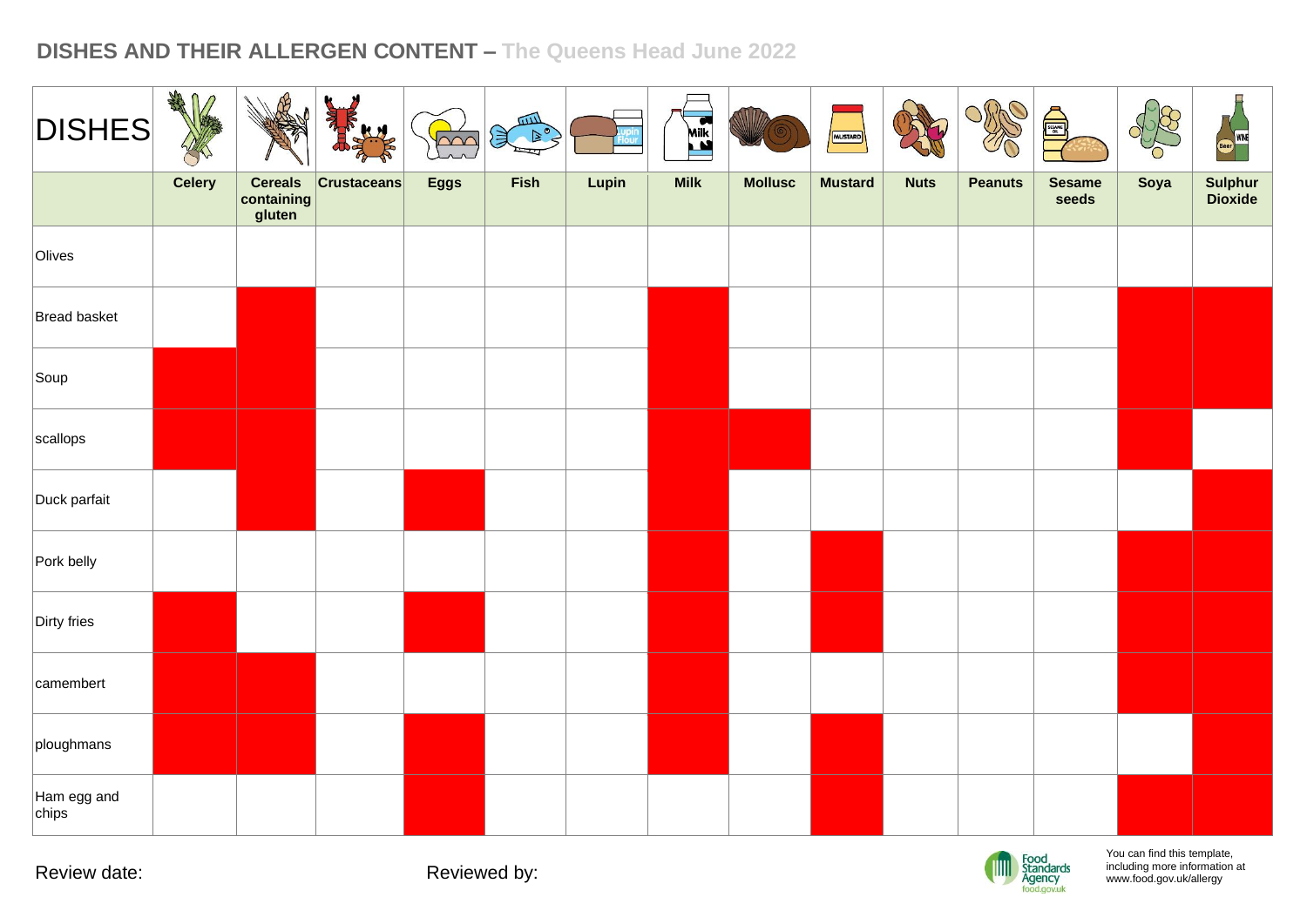| <b>DISHES</b>        | <b>THE</b>    |                                        | alfr<br>H.H        | $\overline{2}$ | 皿<br>$\mathbb{R}$<br>ستط |       | $\frac{\sum_{i=1}^{n} x_i}{\sum_{i=1}^{n} x_i}$ |                | MUSTARD        |             | ORRO           | é,                     |      | Beer WNE           |
|----------------------|---------------|----------------------------------------|--------------------|----------------|--------------------------|-------|-------------------------------------------------|----------------|----------------|-------------|----------------|------------------------|------|--------------------|
|                      | <b>Celery</b> | <b>Cereals</b><br>containing<br>gluten | <b>Crustaceans</b> | <b>Eggs</b>    | Fish                     | Lupin | <b>Milk</b>                                     | <b>Mollusc</b> | <b>Mustard</b> | <b>Nuts</b> | <b>Peanuts</b> | <b>Sesame</b><br>seeds | Soya | Sulphur<br>Dioxide |
| Liver and mash       |               |                                        |                    |                |                          |       |                                                 |                |                |             |                |                        |      |                    |
| Fish and chips       |               |                                        |                    |                |                          |       |                                                 |                |                |             |                |                        |      |                    |
| Beef short rib       |               |                                        |                    |                |                          |       |                                                 |                |                |             |                |                        |      |                    |
| Chicken supreme      |               |                                        |                    |                |                          |       |                                                 |                |                |             |                |                        |      |                    |
| salmon               |               |                                        |                    |                |                          |       |                                                 |                |                |             |                |                        |      |                    |
| Thai curry           |               |                                        |                    |                |                          |       |                                                 |                |                |             |                |                        |      |                    |
| gnocchi              |               |                                        |                    |                |                          |       |                                                 |                |                |             |                |                        |      |                    |
| steaks               |               |                                        |                    |                |                          |       |                                                 |                |                |             |                |                        |      |                    |
| Peppercorn sauce     |               |                                        |                    |                |                          |       |                                                 |                |                |             |                |                        |      |                    |
| Blue cheese<br>sauce |               |                                        |                    |                |                          |       |                                                 |                |                |             |                |                        |      |                    |

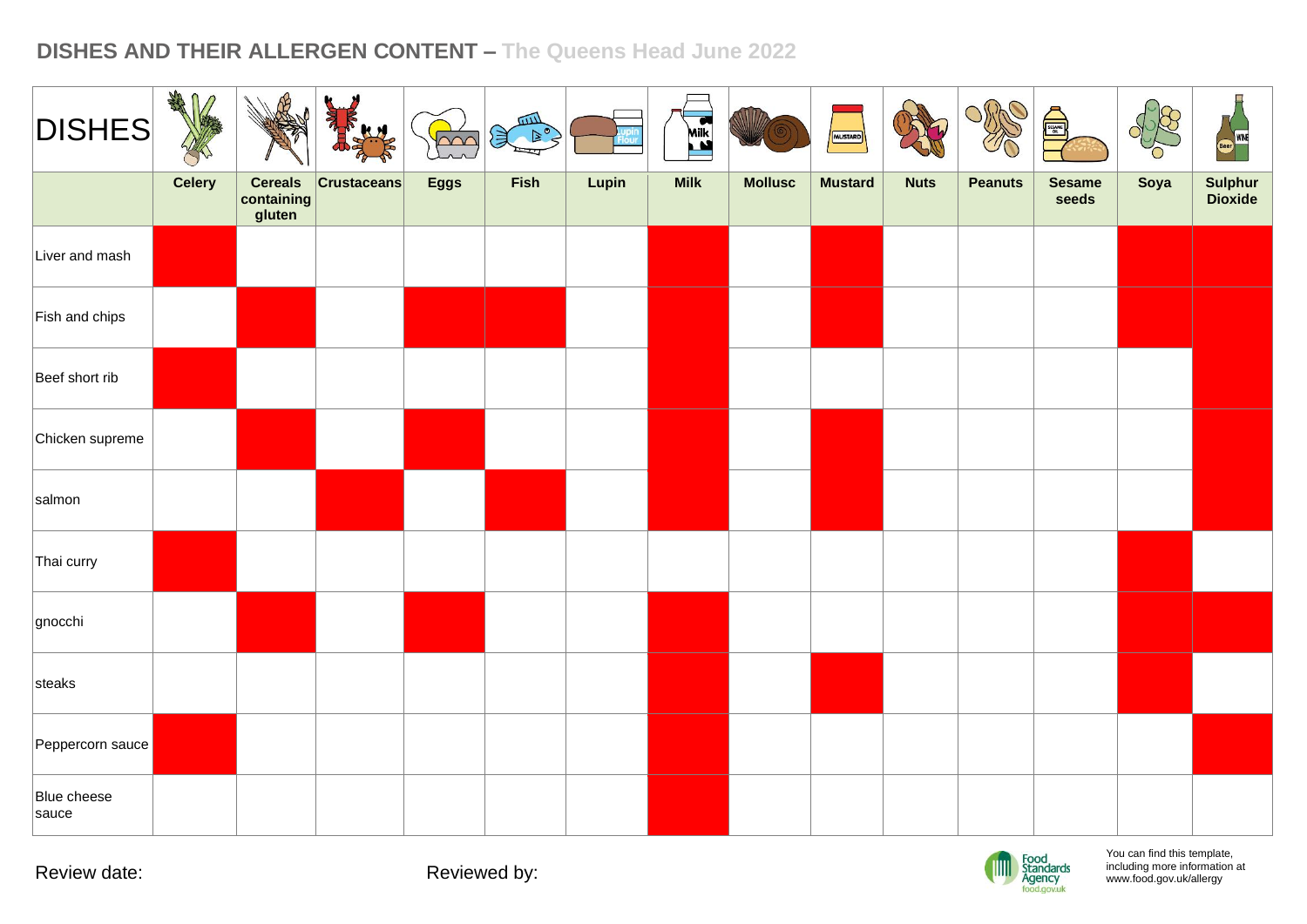| <b>DISHES</b>            | ART<br>⋂      |                                        | <b>KN</b>          | bor         | 皿<br>(美 下。 |       | EX          | WIIZ           | MUSTARD        |             | Ortho          | é,                     |      | Beer WNE           |
|--------------------------|---------------|----------------------------------------|--------------------|-------------|------------|-------|-------------|----------------|----------------|-------------|----------------|------------------------|------|--------------------|
|                          | <b>Celery</b> | <b>Cereals</b><br>containing<br>gluten | <b>Crustaceans</b> | <b>Eggs</b> | Fish       | Lupin | <b>Milk</b> | <b>Mollusc</b> | <b>Mustard</b> | <b>Nuts</b> | <b>Peanuts</b> | <b>Sesame</b><br>seeds | Soya | Sulphur<br>Dioxide |
| Diane sauce              |               |                                        |                    |             |            |       |             |                |                |             |                |                        |      |                    |
| Galic and herb<br>butter |               |                                        |                    |             |            |       |             |                |                |             |                |                        |      |                    |
| Beef burger              |               |                                        |                    |             |            |       |             |                |                |             |                |                        |      |                    |
| Chicken burger           |               |                                        |                    |             |            |       |             |                |                |             |                |                        |      |                    |
| falafel                  |               |                                        |                    |             |            |       |             |                |                |             |                |                        |      |                    |
| Sesame bun               |               |                                        |                    |             |            |       |             |                |                |             |                |                        |      |                    |
| Gf bun                   |               |                                        |                    |             |            |       |             |                |                |             |                |                        |      |                    |
| Tortilla wrap            |               |                                        |                    |             |            |       |             |                |                |             |                |                        |      |                    |
| cheddar                  |               |                                        |                    |             |            |       |             |                |                |             |                |                        |      |                    |
| stilton                  |               |                                        |                    |             |            |       |             |                |                |             |                |                        |      |                    |

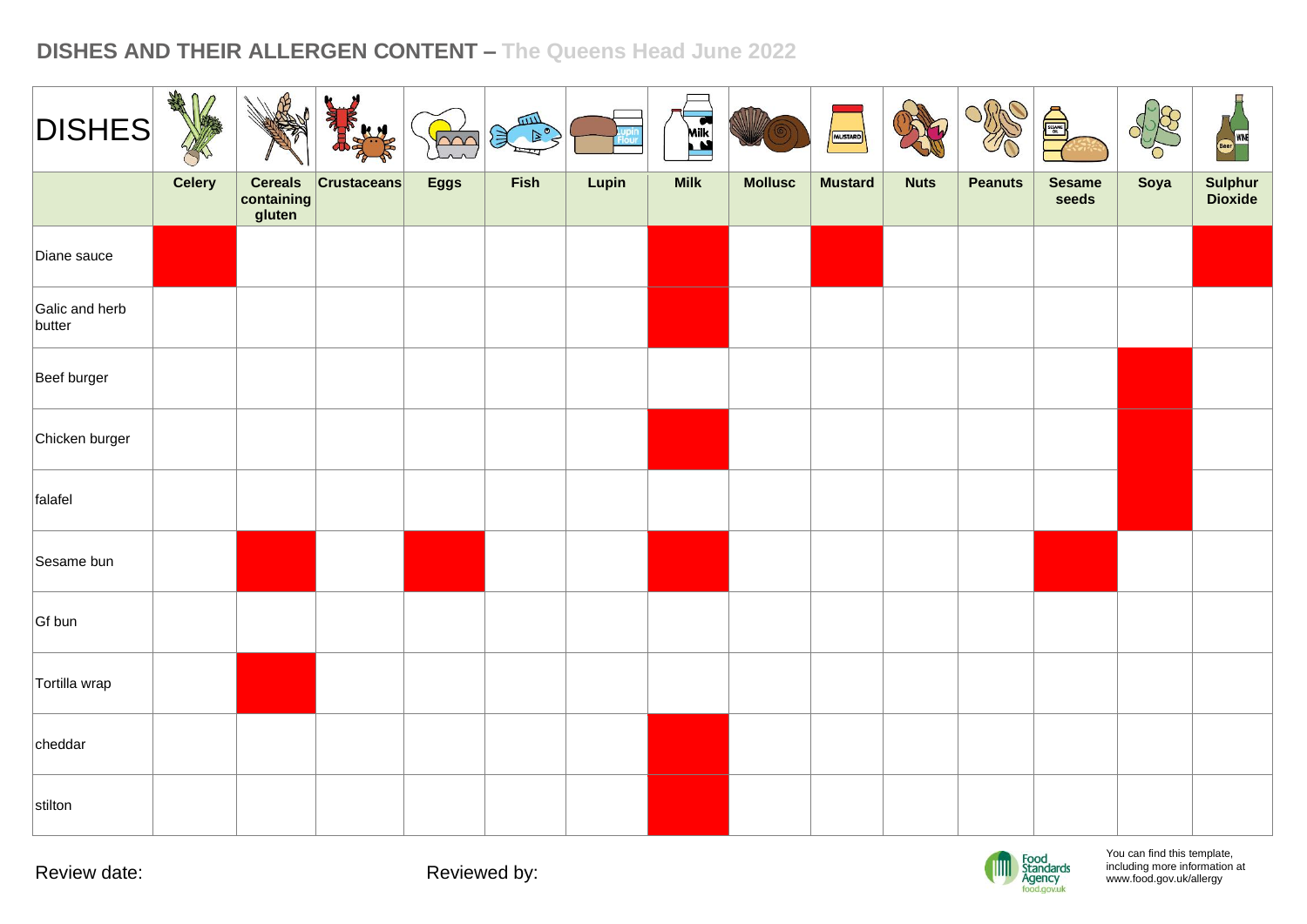| <b>DISHES</b>         | DE            |                                        |                    | $\overline{\wedge}\wedge$ | 皿<br>$\mathbb{R}^{\mathbf{c}}$<br>美 |       | EEN         |                | MUSTARD        |             | ORRO           | Å                      |      | WNE                |
|-----------------------|---------------|----------------------------------------|--------------------|---------------------------|-------------------------------------|-------|-------------|----------------|----------------|-------------|----------------|------------------------|------|--------------------|
|                       | <b>Celery</b> | <b>Cereals</b><br>containing<br>gluten | <b>Crustaceans</b> | <b>Eggs</b>               | Fish                                | Lupin | <b>Milk</b> | <b>Mollusc</b> | <b>Mustard</b> | <b>Nuts</b> | <b>Peanuts</b> | <b>Sesame</b><br>seeds | Soya | Sulphur<br>Dioxide |
| Vegan cheese          |               |                                        |                    |                           |                                     |       |             |                |                |             |                |                        |      |                    |
| bacon                 |               |                                        |                    |                           |                                     |       |             |                |                |             |                |                        |      |                    |
| salsa                 |               |                                        |                    |                           |                                     |       |             |                |                |             |                |                        |      |                    |
| Creamed corn          |               |                                        |                    |                           |                                     |       |             |                |                |             |                |                        |      |                    |
| Chorizo jam           |               |                                        |                    |                           |                                     |       |             |                |                |             |                |                        |      |                    |
| Red onion jam         |               |                                        |                    |                           |                                     |       |             |                |                |             |                |                        |      |                    |
| Southwestern<br>mayo  |               |                                        |                    |                           |                                     |       |             |                |                |             |                |                        |      |                    |
| Chilli cheese<br>mayo |               |                                        |                    |                           |                                     |       |             |                |                |             |                |                        |      |                    |
| jalapenos             |               |                                        |                    |                           |                                     |       |             |                |                |             |                |                        |      |                    |
| ranch                 |               |                                        |                    |                           |                                     |       |             |                |                |             |                |                        |      |                    |

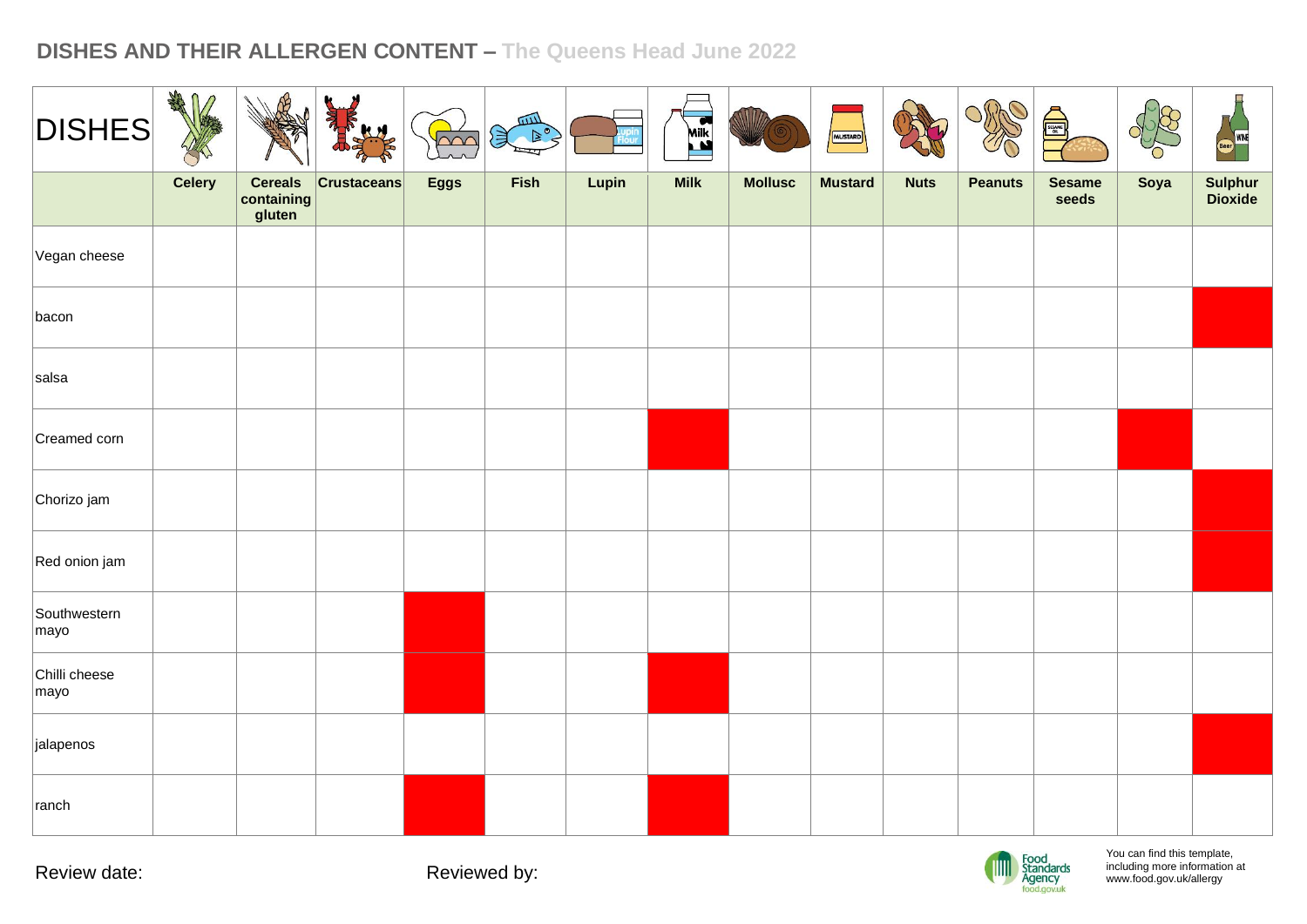| <b>DISHES</b>                    | DE            |                                        |                    | $\overline{C}$ | 皿<br>$\mathbb{R}^{\mathsf{c}}$<br>美 |       | <b>KEY</b>  | WILL           | MUSTARD        |             | O,<br>ORA      | SESAME DE              |      | Beer WNE           |
|----------------------------------|---------------|----------------------------------------|--------------------|----------------|-------------------------------------|-------|-------------|----------------|----------------|-------------|----------------|------------------------|------|--------------------|
|                                  | <b>Celery</b> | <b>Cereals</b><br>containing<br>gluten | <b>Crustaceans</b> | <b>Eggs</b>    | Fish                                | Lupin | <b>Milk</b> | <b>Mollusc</b> | <b>Mustard</b> | <b>Nuts</b> | <b>Peanuts</b> | <b>Sesame</b><br>seeds | Soya | Sulphur<br>Dioxide |
| Beef dripping<br>$ {\rm chips} $ |               |                                        |                    |                |                                     |       |             |                |                |             |                |                        |      |                    |
| chips                            |               |                                        |                    |                |                                     |       |             |                |                |             |                |                        |      |                    |
| fries                            |               |                                        |                    |                |                                     |       |             |                |                |             |                |                        |      |                    |
| Onion rings                      |               |                                        |                    |                |                                     |       |             |                |                |             |                |                        |      |                    |
| Garlic mushrooms                 |               |                                        |                    |                |                                     |       |             |                |                |             |                |                        |      |                    |
| Garlic ciabatta                  |               |                                        |                    |                |                                     |       |             |                |                |             |                |                        |      |                    |
| Mixed house<br>salad             |               |                                        |                    |                |                                     |       |             |                |                |             |                |                        |      |                    |
| brulee                           |               |                                        |                    |                |                                     |       |             |                |                |             |                |                        |      |                    |
| brownie                          |               |                                        |                    |                |                                     |       |             |                |                |             |                |                        |      |                    |
| parkin                           |               |                                        |                    |                |                                     |       |             |                |                |             |                |                        |      |                    |

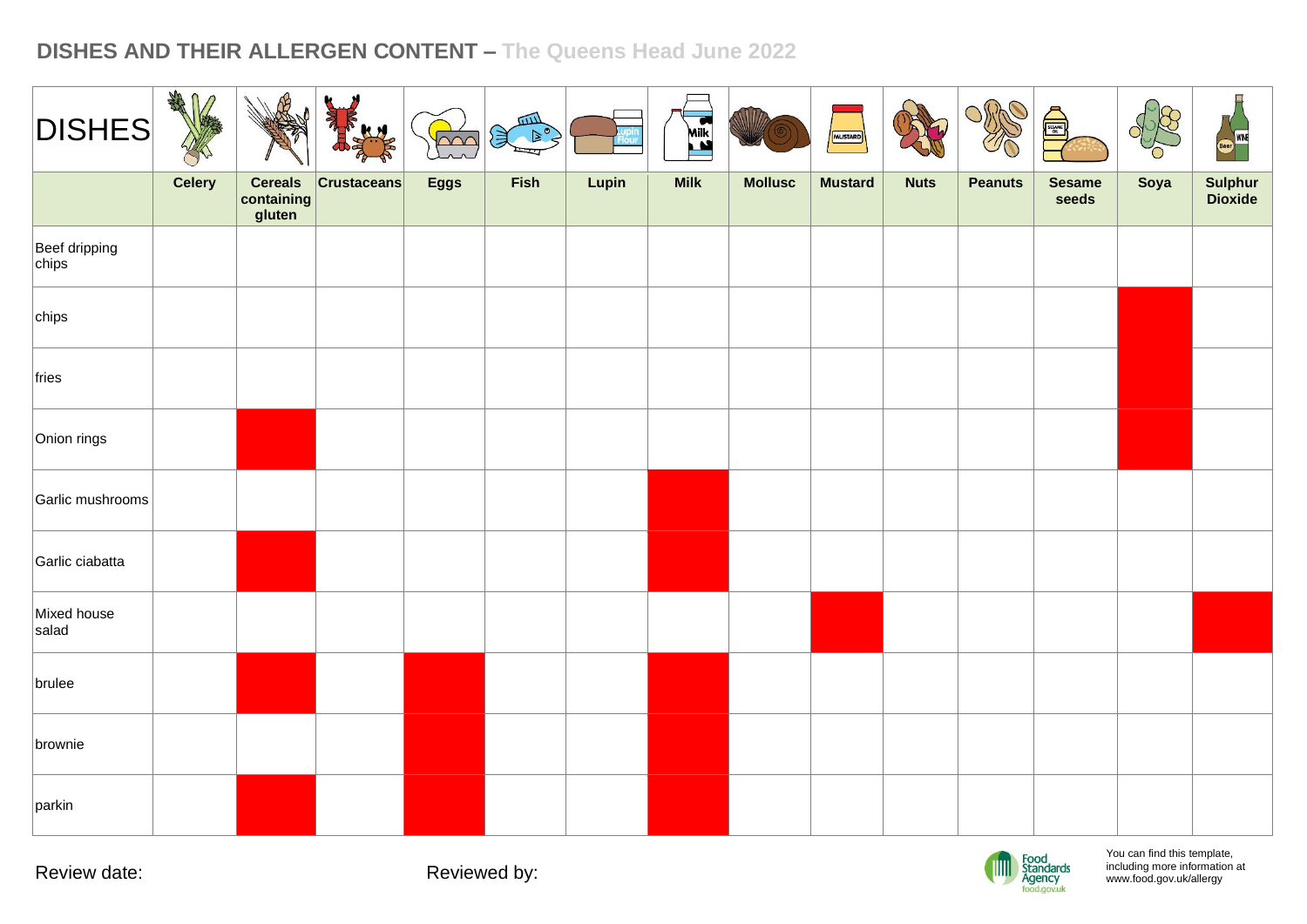| <b>DISHES</b>          | AMA<br>V      |                                        | abar-<br>AH        | $\frac{1}{\sqrt{2}}$ | $\mathbb{R}^{\frac{1}{\sqrt{2}}}$ |       | <b>Kill</b> | WIIZ           | MUSTARD        |             | ORRO           | JE                     |      | $\Box$<br>Beer WNE |
|------------------------|---------------|----------------------------------------|--------------------|----------------------|-----------------------------------|-------|-------------|----------------|----------------|-------------|----------------|------------------------|------|--------------------|
|                        | <b>Celery</b> | <b>Cereals</b><br>containing<br>gluten | <b>Crustaceans</b> | <b>Eggs</b>          | Fish                              | Lupin | <b>Milk</b> | <b>Mollusc</b> | <b>Mustard</b> | <b>Nuts</b> | <b>Peanuts</b> | <b>Sesame</b><br>seeds | Soya | Sulphur<br>Dioxide |
| Cheese board           |               |                                        |                    |                      |                                   |       |             |                |                |             |                |                        |      |                    |
| Sunday lunch           |               |                                        |                    |                      |                                   |       |             |                |                |             |                |                        |      |                    |
| Cauliflower<br>cheese  |               |                                        |                    |                      |                                   |       |             |                |                |             |                |                        |      |                    |
| gravy                  |               |                                        |                    |                      |                                   |       |             |                |                |             |                |                        |      |                    |
| stuffing               |               |                                        |                    |                      |                                   |       |             |                |                |             |                |                        |      |                    |
| Veg sausages           |               |                                        |                    |                      |                                   |       |             |                |                |             |                |                        |      |                    |
| Kids hot dog           |               |                                        |                    |                      |                                   |       |             |                |                |             |                |                        |      |                    |
| Kids burger            |               |                                        |                    |                      |                                   |       |             |                |                |             |                |                        |      |                    |
| Kids fish and<br>chips |               |                                        |                    |                      |                                   |       |             |                |                |             |                |                        |      |                    |
| Kids sticky toffee     |               |                                        |                    |                      |                                   |       |             |                |                |             |                |                        |      |                    |